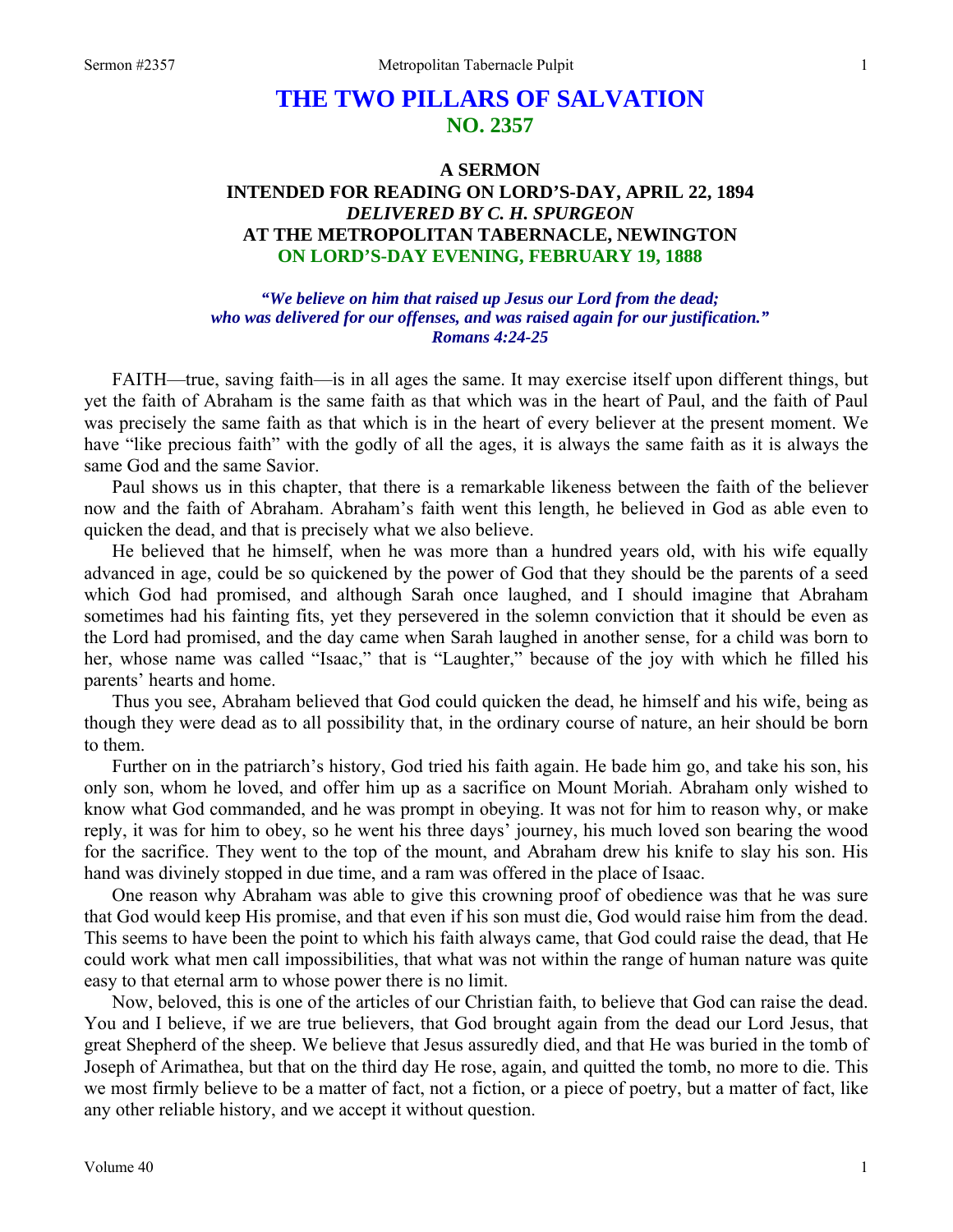We also believe that we too, though we may die, shall live again, and that, although worms may devour this body, yet in our flesh we shall see God. At the sound of the archangel's trumpet, the dead in Christ shall rise, and all the dead from land or sea shall gather before the great white throne. However scattered the particles of their bodies may have been, in ten thousand devious ways, it matters not, the body that was sown in weakness shall be raised in power, that which was sown a corruptible body shall be raised in incorruption. This we unfeignedly believe, and our faith also believes that even now, as to spiritual things, though by nature we are dead to the things of God, yet He can raise the dead.

When we feel heavy and dull, and the music of our worship drags wearily, we believe that God can quicken us, and though we know many who are this day without spiritual life, and far from God by wicked works, we go and speak to them the everlasting Gospel with the full persuasion that God can raise the dead, even those who are dead in trespasses and sins. Though they were dead, yet shall they live. We believe this and rejoice in it.

Thus I think I have shown you that the faith of Abraham is a fair specimen of the faith of all believers and in this way he is the father of all believers, and all the children bear a family likeness. In each case they have faith in Him who can quicken the dead.

Now let us come to our text, and I will handle it briefly with the intense desire, that if anybody wants to find the way of salvation, he may find it tonight. True faith is of this character, "We believe on him that raised up Jesus our Lord from the dead, who was delivered for our offenses, and was raised again for our justification."

**I.** First, OUR FAITH LOOKS TO GOD THE FATHER IN THE MATTER OF SALVATION.

We do not alone look to Jesus Christ, as some say that we do, but "we believe on him that raised up Jesus our Lord from the dead," not on "Jesus, our Lord" alone. We do believe on Him, but we also equally believe on God that raised up Jesus our Lord from the dead.

On this point there is an erroneous faith in two ways, and one is sorry to see either form of this error, since it mars the beauty of divine truth. Some overlook the Father. They speak of Jesus as though we were indebted to Him, and to Him only, for our salvation. We are immeasurably indebted to Him, blessed be His name! But Jesus does not save without the Father, or apart from the Father, or against the Father's will.

I like the expression that is used in the book of Genesis concerning Abraham and his son when they were going to the mount of sacrifice, it is written, "They went both of them together," and in the great sacrifice that was made for human sin, I may say of the Divine Father and His equally Divine Son, "They went both of them together."

There was a secret agreement and concurrence between the Father and the Son concerning our redemption, and the Father has our love and gratitude even as the Son has. Jesus gave Himself for us, but the Father gave Jesus, His other self! Jesus says, "I and my Father are one." I might say, in a certain sense, that it was God the Father who suffered for us, for He gave His Son, whom He loved, to suffer on our behalf, He gave up the darling of His heart, and in the person of His Son, He became our Savior.

It is, "God our Savior" as well as "Jesus Christ our Savior." Never dissociate the Father from the Son in the work of redemption, Jesus did not come into this world to die to make His Father gracious. No, the covenant of grace was made from eternity, and Jesus came to fulfill a stipulation of the covenant through which it behooved Him to suffer.

The Father's love is from everlasting, and the death of Jesus is one of the streams that flow from that eternal fountain. The Father is to be praised, for He delivered up His Son, and raised His Son again from the dead, and we must never forget the grace which He has in this way manifested for our salvation. Therefore, let us never fall into the error of those who overlook the Father's part in our redemption.

It is an equally pernicious error if we overlook the Son. Oh, how many talk about God, and pray to God, and speak of God's mercy, but what have they to do with God if they ignore or despise His Son? God will not hear you, He will not answer your prayers if you do not come to Him by Jesus Christ.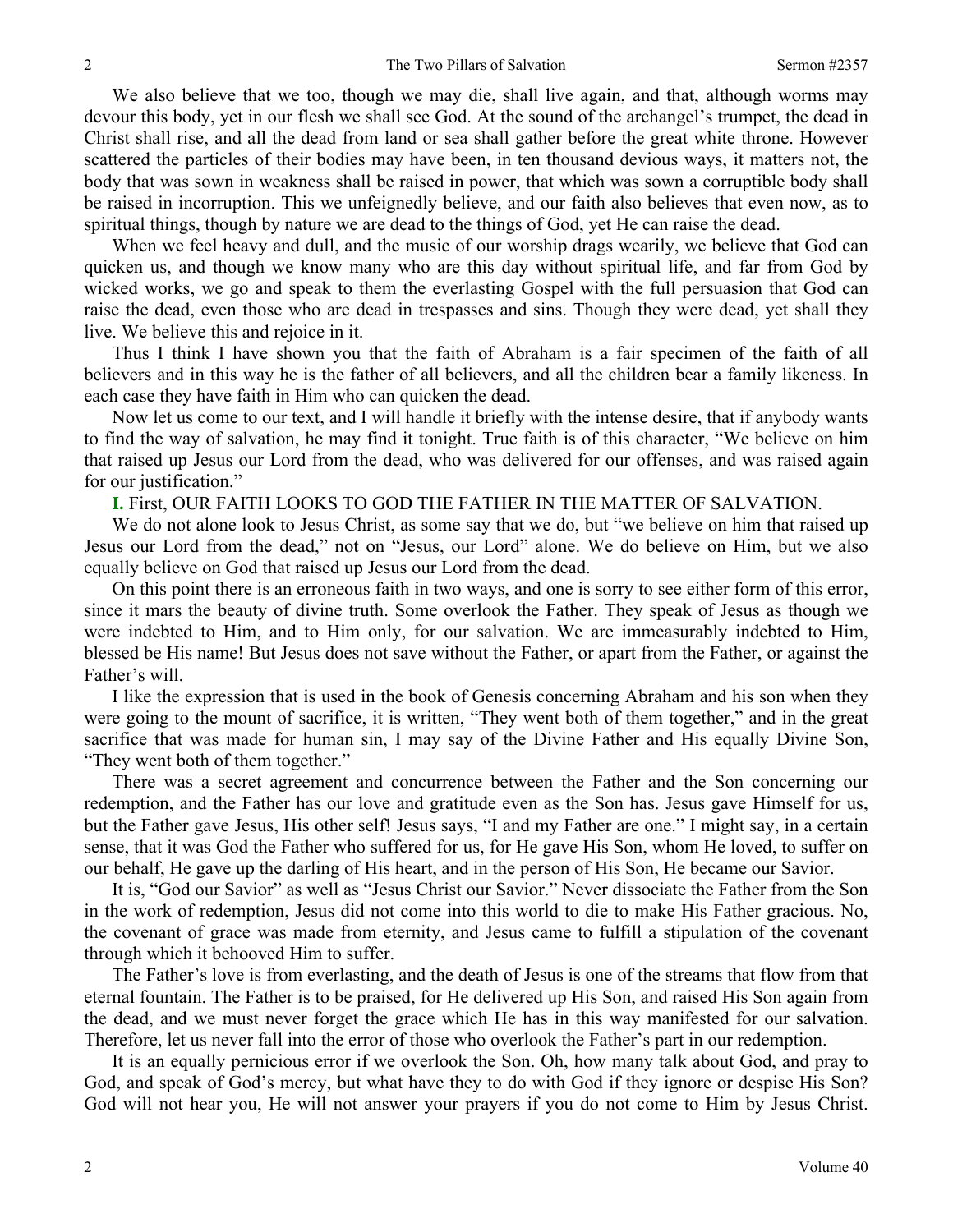There is but one way of coming to the Father, and that is through His Son, Jesus Christ, and you cannot approach God without the one Mediator between God and men.

Why did He ordain a Mediator, and why did that Mediator shed His blood, if you and I can come to God without His propitiatory sacrifice? No, beloved, we believe on Jesus Christ as well as the Father. We believe on the Father, but we believe on Him as the God that raised up Jesus our Lord from the dead.

It is not the Father without the Son who saves, nor the Son without the Father, nor these two without the divine and ever-to-be-blessed Holy Spirit. It needs the whole Trinity to make a Christian, and the whole Trinity, co-operating in a Divine Unity, must be praised and adored for our salvation.

But now, what does the text say in bidding us trust to God the Father in our salvation? Well, it says first, that *He delivered up His Son.* Of Jesus, we here read, "who was delivered for our offenses." We know who it was that delivered Him, for we have in this same epistle the text, "He that spared not his own Son, but delivered him up for us all, how shall he not with him also freely give us all things?"

It was the Father who delivered His Son to be arrayed in human flesh, it was the Father who delivered His Son to be despised and rejected of men, it was the Father who delivered up His Son to the traitor's kiss, and to the cruel handling of the Roman soldiers, it was the Father who delivered up His Son to the scourge, and then to the cross, and to the bitterness of death itself. The Father gave up His Son to die for sinners. This was the supreme proof of the Father's love to us.

And then next, we are told that, in due season, it was the Father who *raised up Jesus from the dead,*  "We believe on him that raised up Jesus our Lord from the dead." The resurrection of Christ is spoken of in different ways in Scripture, but among other declarations it is expressly said to have been wrought by the power of the Father. Well then, we have to thank Him for a living Christ, a risen Christ. It was the Father who breathed the life again into that dead body, and brought our Redeemer back to life. It was the Father who bade the angels roll away the stone from the mouth of the sepulcher when the resurrection morning dawned.

And remember that as these two things, the delivering up of Christ and the raising of Christ from the dead, are ascribed to the Father, so the two fruits that come of them are also of the Father. The first fruit is *the pardon of sin,* "Who was delivered for our offenses." The second fruit is *justification,* "And was raised again for our justification." These are both the work of the Father, it is the Father who forgives, and it is the Father who justifies. "It is God that justifieth," said Paul, when he was carried away with a sort of divine ecstasy. "It is God that justifieth. Who is he that condemneth?"

So then, we cannot truly trust to Jesus apart from the Father. To come back to the point on which I have already spoken to you, to try to drive that nail home, and even to clinch it, we do not look to Jesus apart from the Father, any more than we look to the Father apart from Jesus, this is the true Scriptural faith, "We believe on him that raised up Jesus our Lord from the dead; who was delivered for our offenses, and was raised again for our justification."

Now, soul, if you would be saved, before all things it is necessary that you should trust your soul in the hands of God, the faithful Creator, beholding always associated with those hands the Lord Jesus Christ, God and man, who has died and risen again to put away your sin. Such a faith now exercised will save you at once, and will save you forever and ever.

**II.** Now I advance a step farther, and come to the second head, THE FAITH WHICH SAVES THE SOUL CONCERNS ITSELF WITH JESUS CHRIST AS OURS.

Hearken to this, *true faith looks to nothing else that is ours*. When it looks within, this faith sees nothing there worth having and nothing worth trusting to for salvation. Therefore it cries out against its own righteousness, which is of the law, and desires to count it only as filthy rags. It views Jesus Christ, however, as its real treasure.

Do you notice in my text the word "our" three times over? Just mark with a pencil under that little pronoun each time it is mentioned. *True faith receives Jesus Christ as "our" Lord Jesus.* "Jesus *our*  Lord," our Jesus, our Savior, not only *a* Savior, but *our* Savior, and being Lord as well as Savior, we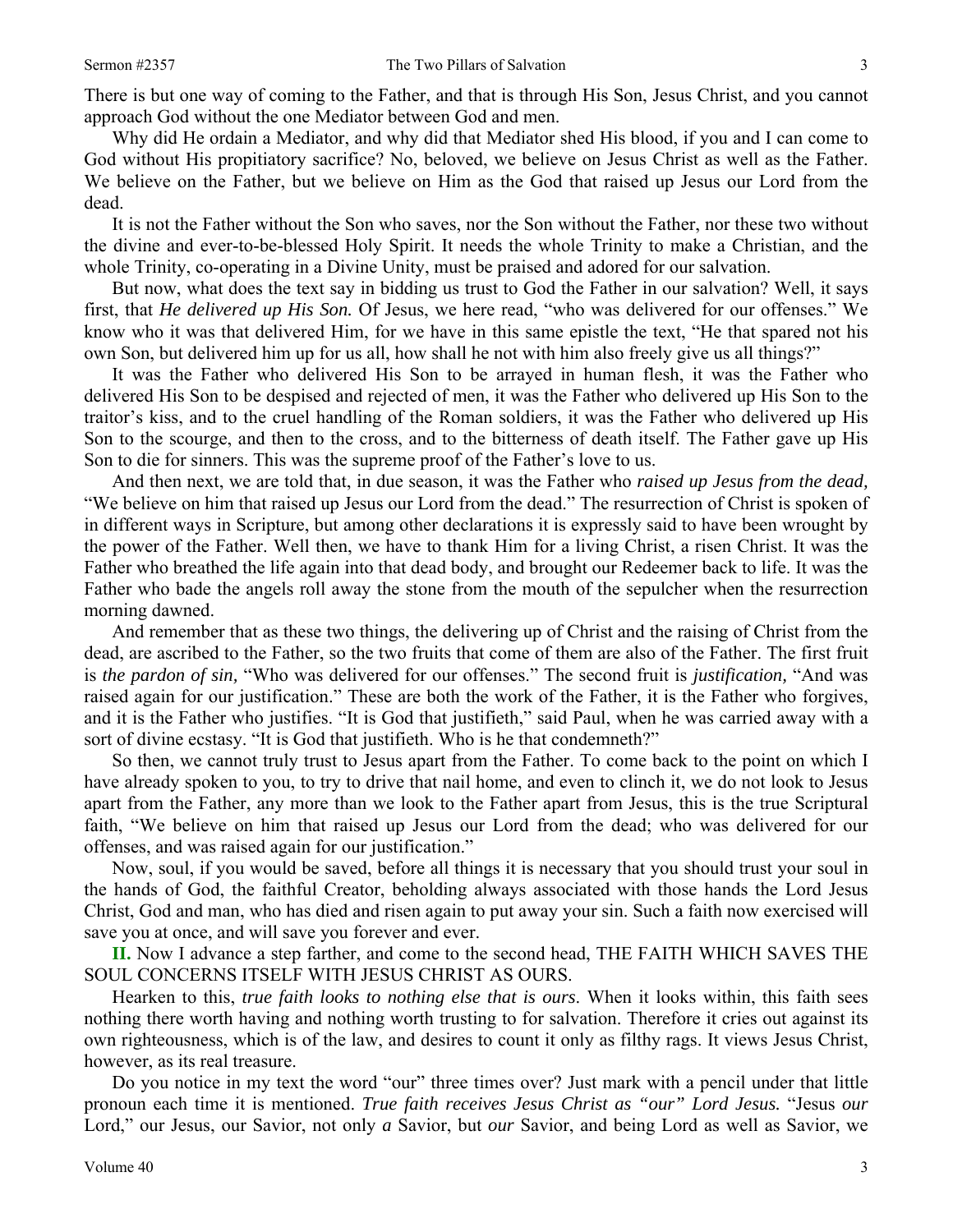acknowledge Him as *our* Lord Jesus, we take Him to be our Lord. This is how He Himself puts it, "Take my yoke upon you, and learn of me," and this we desire to do. This then, is the true, unfeigned faith which saves the soul, the faith which appropriates Jesus as our Savior and as our Lord.

And the next appropriation is that *true faith sees Christ as delivered for "our" sins.* "Who was delivered for our offenses." That means your offenses and mine, *"our* offenses." Oh, my dear hearers, it is of little use to believe in Jesus Christ as delivered for the offenses of those who lived in the ages past, we must believe that He was delivered for *our* offenses.

It will not save us to believe that Jesus Christ was delivered for the sins of nations far remote from us, no, but we must believe that He was delivered for *our* offenses. This is the faith that says, "Jesus Christ bore my sins in His own body on the tree." Grasp you the Savior as your Sin-bearer. "Look unto me," says He, "and be ye saved, all the ends of the earth."

Do look unto Him, do look unto Him at this moment, you are saved the moment that you look. Trust Him as your Savior, touch Him, as did the woman of old, it shall suffice you if you can but touch Him by faith, and straightway you shall be saved from all your transgressions, for true faith believes that "He was delivered for *our* offenses."

And then next, *true saving faith appropriates Christ as raised for "our" justification*. It is a Scriptural doctrine that we are justified through the death of Christ, but you must not leave it merely as a doctrine, you must take it to yourself by faith, and make it an experience, as the text says, "Who was raised again for *our* justification." For whose justification? For yours, dear friends, and mine, "for our justification."

I like the word "our" sometimes better than the word "my." When I get quite alone, I sometimes pray, *"My* Father in heaven." Still, I am thankful that the Lord did not so word the model prayer that He gave to His disciples, but that He put it, *"Our* Father"—that is, the Father of you, and me, and all of us who love His dear name, and trust His dear Son.

Yes, Jesus was raised for *my* justification, I praise Him for that glorious fact. I see in front of me every morning when I am washing, that passage, "Who loved me, and gave himself for me," and I thank the Lord that it is true. But still I like this word "our" in our text, "Who was raised again for *our* justification." Does "our justification" mean your justification, dear friends, as well as mine? Who will ride with me in the double-seated chariot of this precious pronoun "our," saying, "He was raised again for our justification"?

Thus have I taught you two lessons, the first, that our faith looks to God the Father in salvation, and secondly, that our faith concerns itself with Christ as ours.

**III.** Now thirdly, OUR FAITH FOR SALVATION RELIES ON CHRIST'S DEATH AND RESURRECTION, "Who was delivered for our offenses, and was raised again for our justification."

Observe then, that *a faith which only deals with the historical narrative of Christ's life will not save you.* If you believe that there was such a person as Jesus Christ, even if you truly believe that He was both God and man, if you believe all that Matthew, and Mark, and Luke, and John wrote, and all the epistles, as well, yet if you believe this only in the sense that they are historically true, you have not yet attained to saving faith, you must go beyond that if you are to possess the faith mentioned in our text.

Note next, that *faith in the beauty of Christ's life will not save you*. Of late there has risen up a set of infidels of a very superior character to the old-fashioned ones, in some respects. Instead of abusing the Christian religion, they have written lives of Christ, and they have poured out all kinds of laudation upon the wonderful and lovely character of the man Christ Jesus.

Now mark you, I think that Christ does not like their praise any better than He did the blasphemies of those who came before them, because if Jesus of Nazareth was not the Son of God, if He was not really God the Son, He could not have been a good man.

His moral character, though admirable in many respects, would have been spoiled by the fact that He allowed Himself to be worshipped, and that He spoke of Himself in such a way that millions of us believe Him to be truly God, and knowing and foreseeing, as such a man must have done, that this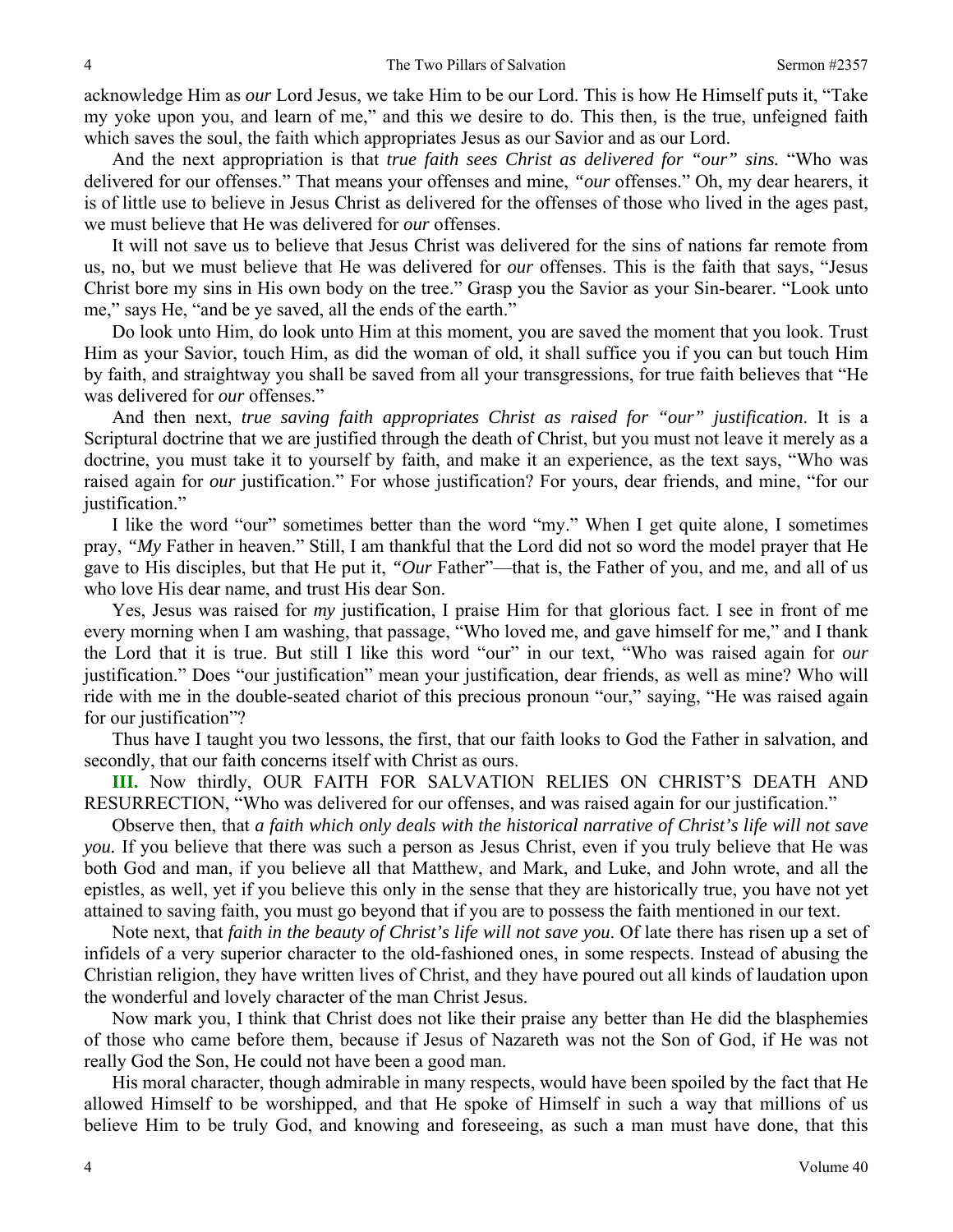would be the result of His teaching, He was a gross impostor if He was not very God of very God. Therefore, if you believe Christ's character to be beautiful, if you do not also believe Him to be the Son of God, you are not yet on the right track, you have not the faith of God's elect, you have to go on another road than that if you would come at last to the heaven where He is.

There are some who do not truly believe, although they have *faith in the accuracy of Christ's teaching*. "Yes," they say, "He is a wonderful Teacher and whatever He taught is true," but then they do not practically believe that. It is merely the doctrine that they take, and not the God, the Christ, who gave the doctrine. They simply exercise their brain intellectually, but they do not trust Him with their heart spiritually. They do not trust God who raised Christ from the dead. In fact, after all, they do not build upon the two main foundation stones of saving faith, namely, the death and resurrection of our Lord Jesus Christ.

I venture also to say that you may have the most orthodox *faith in Christ's Godhead,* and *believe in Jesus as being Lord,* but if that is all you believe, you have not yet obtained salvation. The faith that saves centers in Him, "Who was delivered for our offenses, and was raised again for our justification." If you would be saved, fix your eye upon the sufferings of the Son of God.

# *"See, my soul, thy Savior see, Prostrate in Gethsemane."*

I know that a sight of His life will do you good, it will be an example to you, but you are not bidden to look to that for your salvation. Your eyes are to be fixed upon Him as delivered for your offenses. You are to see Him as accused of sin, though in Him was no sin. You are to see Him as made sin for you, as your Substitute, standing in your place, and suffering in your stead, delivered for your offenses.

If you can see this, then you have your eye fixed upon that which will save you, the Father laying your sin upon the Son, making it to meet upon Him, the Father smiting the Son as if He were not only a sinner, but all the sinners in the world rolled into one, till His Son cries, "My God, my God, why hast thou forsaken me?" "Who was delivered for our offenses," there lies your only hope.

If you will not have Jesus Christ as your Substitute, dying in your stead, I know of no door of salvation for you, but if you will take Him as God delivers Him, not for your righteousness, but for your sins, to bear for you what you ought to bear, and pay for you what you could never have paid, if you will have Him so, then you have taken Christ in the right way.

But you must also believe in Him as risen from the dead. He did rise from the dead, and He ever lives to make intercession for us, and it is under that aspect that you are to be justified, cleansed by a dying Savior, clothed by a risen Savior, washed from your iniquity by His precious blood, raised into acceptance with the Father by His everlasting life when He rose from the dead, and led captivity captive, and received gifts for men, yea, for the rebellious also.

Behold then, the Jachin and Boaz, the two massive columns that support the temple of our salvation. Between these two great truths, Christ's death for us and Christ's resurrection for us, lies the King's highway to eternal life, and other road to salvation there is none.

**IV.** So I close with the fourth point, OUR FAITH SHOULD LEARN TO SEE THE DISTINCT RELATION OF EACH WORK OF CHRIST TO ITS END, "Who was delivered for our offenses, and was raised again for our justification." At first, for a poor sinner, it is enough that he trusts Christ, and does no more, but it is for our comfort and edification to learn to distinguish the blessings that flow from certain divine fountains, to look along the various roads of the great King to see what comes this way and what comes that.

First then, dear friends, *our forgiveness comes from the death of Christ,* "Who was delivered for our offenses." There is no pardon of sin apart from Christ being delivered for our offenses. Of late I have heard things that I never dreamed of before, alleged, even by professedly Christian ministers against the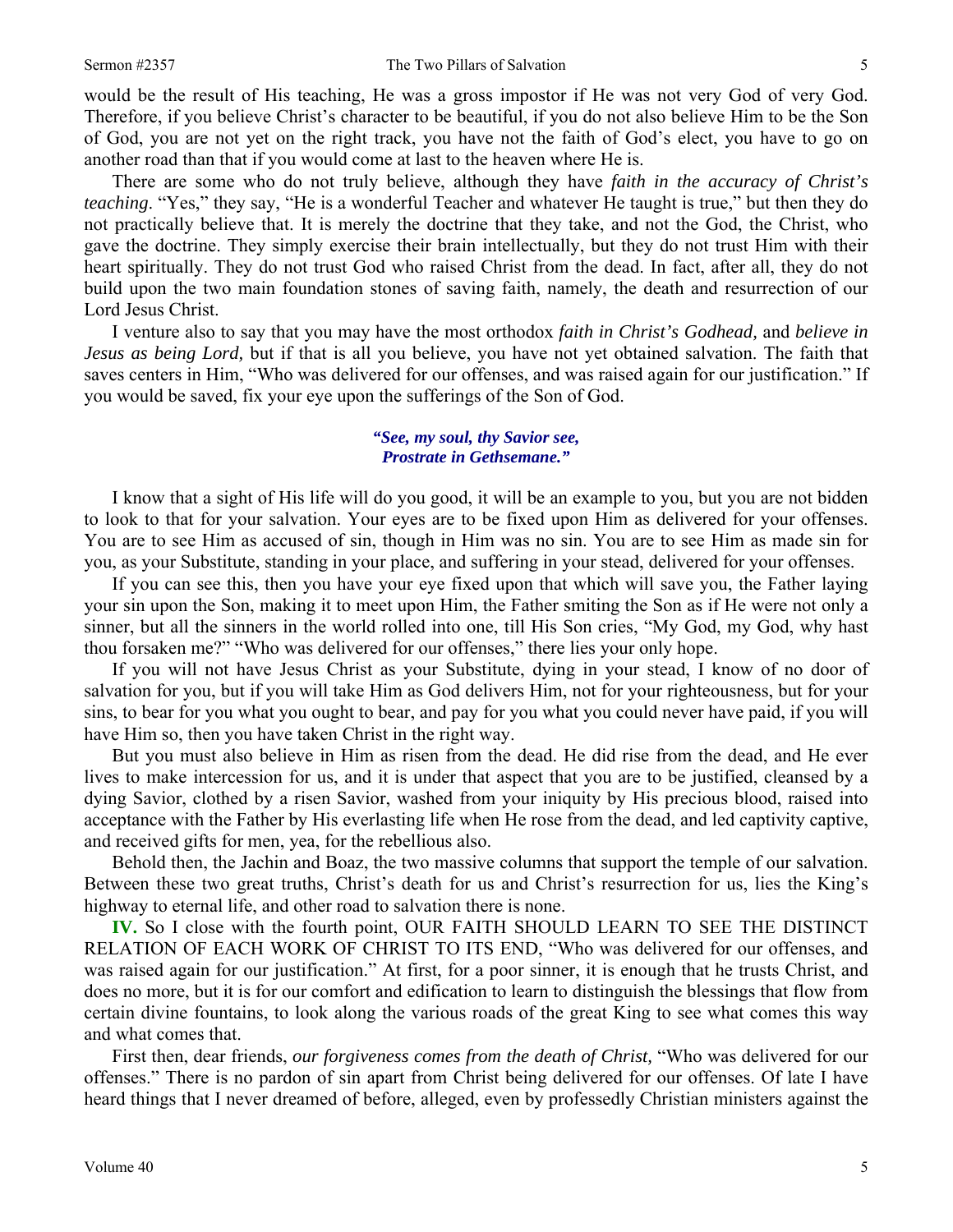fundamental doctrines of God's Word, and some have even dared to say that the substitution of Christ, His suffering in our stead, was not just.

Then they have added that God forgives sin without any atonement whatever, but if the first be not just, what shall I say of the second? If God continually forgives sin without taking any care of His moral government, if there be nothing done for the vindication of His justice, how shall the Judge of all the earth do right? Then, the very foundations of the universe would be removed, and what would the righteous do?

Depend upon this, whatever modern philosophy may say, "Without shedding of blood there is no remission of sins," that is to say, without an atonement and an atonement consisting of the giving up of a life of infinite value, there is no passing by of human transgression.

But how is it that the death of the Lord Jesus Christ is available for the pardon of sin? I answer, first in part from the majesty of His person. Being God, when He took upon Himself our nature, and became God and man, He had about His complex and adorable person a divinity and majesty utterly indescribable, and for Him to die, was a greater honor to the stern justice of God than for the whole mass of rebellious men to be cast into hell. There was such a vindication of divine justice in Christ being nailed to the tree, that it is not conceivable that anything else could ever have so established the foundations of morality and righteousness.

Oh, sirs, Christ is infinitely better than all of us put together! As the Son of God, and God the Son, He is greater than all the rest of men throughout all ages, and greater than all the holy angels too, and if He must suffer, if He must die, when sin is but imputed to Him and is not really His own, then God is truly just in taking vengeance even on His Only Begotten Son when He stands in the sinner's stead

The next reason why Christ's death for us was so efficacious is found in the freeness of His own condition. As God, He was not bound to come under the law, indeed it must have seemed inconceivable that He ever could do so. I could not make an atonement for you because whatever I could do for God is already due from me to God. If I give all that I have, I cannot pay my own debt, so I certainly cannot pay yours.

But our Lord Jesus Christ owed nothing to the law of God, it was not possible that He could be personally indebted to it, and therefore, all that He did was, as it were, a surplus which He set to the account of the guilty men whose Substitute He became.

The excellence of His atonement also lay in the absolute perfection of His character. He was the Lamb of God, without blemish and without spot. There is no excess in Him and there is nothing wanting, and such a character as this entitled Him, when He came to suffer, to say that He did not suffer for Himself. The Messiah laid down His life, and was cut off, "but not for Himself," since He was without sin and was under no obligation to the law.

And then again, His headship towards His people put Him in a position in which He could fitly become a sufferer in our stead. Look ye, sirs, the first cause of your fall did not lie in yourselves. Your father Adam sinned long ago, and you fell in him. Do you blame God for that arrangement, and begin to cavil at it? Behold the door of hope there is for you in this fact! Because you fell through one representative, you can be restored by another.

When the angels fell, I suppose that they sinned separately, and that they had no federal head as we had. They transgressed, each individual spirit for himself, and therefore they fell hopelessly and eternally, and none of them can ever be lifted up again.

But our fall, happily for us, was in our covenant head, Adam. There is a solidarity of the race, Adam was the head of it, and when he sinned, we fell in him. Our fall being in that way, it is retrievable by the divine device of another Head coming in, and keeping the law for us, and suffering the penalty of it in our room and place and stead, that thereby we might be restored.

Oh, brothers and sisters, I wish you felt as much joy and delight as I do in this wonderful doctrine of Christ being delivered for our offenses! I go to sleep at night upon it. "Yes," say you, "it makes you sleep." It does and I wake in the morning with it, and it keeps me awake all day with a stern resolve to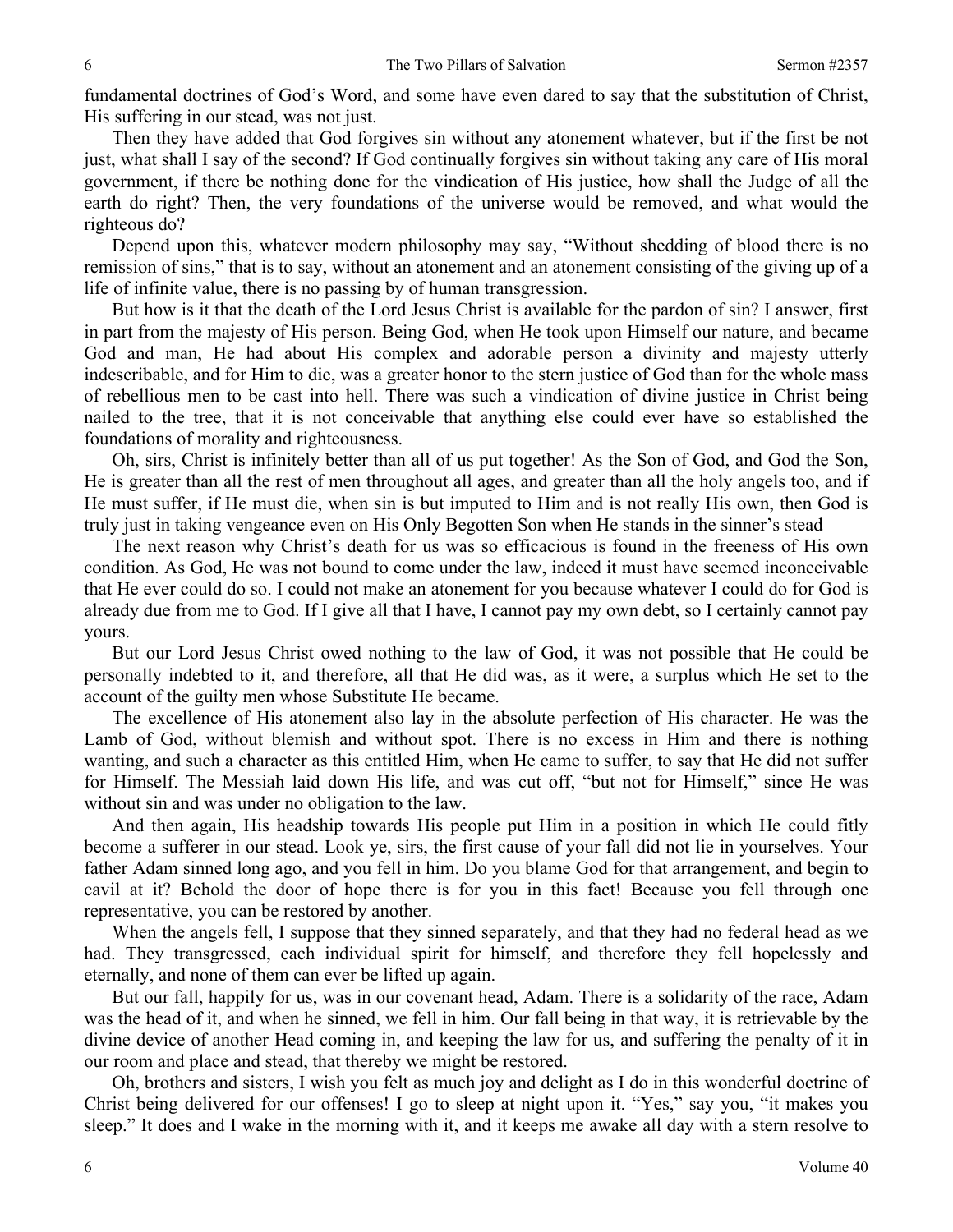serve my Lord and Master while I can, come what may of it. Restful as this truth is to the heart, it is also stimulating to the highest degree. Believe it, and you will find rest unto your soul, and you also will be stirred up to serve your God while yet 'tis called today.

But I find next, we are told that being thus saved from sin by Christ's death, *we are justified by His resurrection*, "Who was raised again for our justification." What does this mean?

I sometimes tell you that Jesus Christ was put in the prison of the grave as a Hostage for us. He had paid our debt, but He must wait in the grave till the certificate that the debt was paid was registered in the court of heaven. That being done for three days and nights—roughly so styled, but very short all of them—down flew the bright messenger from heaven, bearing the writ and warrant that the Hostage must go free, for the debt was paid, and the whole liability was discharged.

Then the stone was rolled away and when the angel had rolled it away, what did he do? He went and sat down upon it. It always seems to me that when the angel sat down there, he seemed to say, "Now, death and hell, roll the stone back if you can," but they could not.

The keepers fled far away, and Jesus Christ Himself came out to newness of life, and now both the sinner and his Substitute are cleared, the captive and the Hostage are both set free, he that owed the debt is cleared by his Substitute, and the Substitute Himself is cleared, for He has paid all that infinite justice could demand, and He has received a clean bill of deliverance. Thus He comes forth out of durance vile, raised from the dead by His Father's hand. That resurrection is your justification.

Now just look at this matter for a minute in another way. Suppose that Jesus Christ had never risen, and I were to tell you that He had made a complete atonement, and died for our sins, but that He was still dead and in that grave, why, if you believed the message, you would always be troubled! You could not feel any confidence in a dead Christ, you would say, "He sees corruption, yet the true Christ was never to see corruption. He is dead, and what can a dead Christ do for us?"

Beloved, the dying Christ has purchased for us our justification, but the risen Christ will see that we get it. The risen Christ has come to bring it to us, and herein we rest.

Oh, that you would all rest in the finished work of Jesus on the cross, which is set forth to you in all its brightness by His rising again from the dead! Put the two parts of our text together, "Who was delivered for our offenses," "and was raised again for our justification." You need them both, trust in them both, trust in the Savior who died upon the cross, and trust in the Christ who rose again, and is now the living Christ, trust in fact, in Christ as He revealed Himself to John in Patmos, "I am he that liveth, and was dead; and behold, I am alive for evermore, Amen; and have the keys of hell and of death." Lord Jesus, as such we trust Thee, as such we trust Thee now, and we are saved!

# **EXPOSITION BY C. H. SPURGEON**

#### *ROMANS 3 AND 4:16-25*

**Romans Chapter 3. Verses 1-2.** *What advantage then hath the Jew? or what profit is there of circumcision? Much every way: chiefly, because that unto them were committed the oracles of God.* 

It was a great thing to be a Jew in those old times. When all the rest of the world was in the dark, the Jews had the light, "Unto them were committed the oracles of God."

**3.** *For what if some did not believe? shall their unbelief make the faith of God without effect?* 

That is to say, if they did not believe God, did that make Him untrue?

**4.** *God forbid: yea, let God be true, but every man a liar; as it is written, That thou mightest be justified in thy sayings, and mightest overcome when thou are judged.* 

Whatever men did under the old law, however faithless they might be, God was true and faithful still.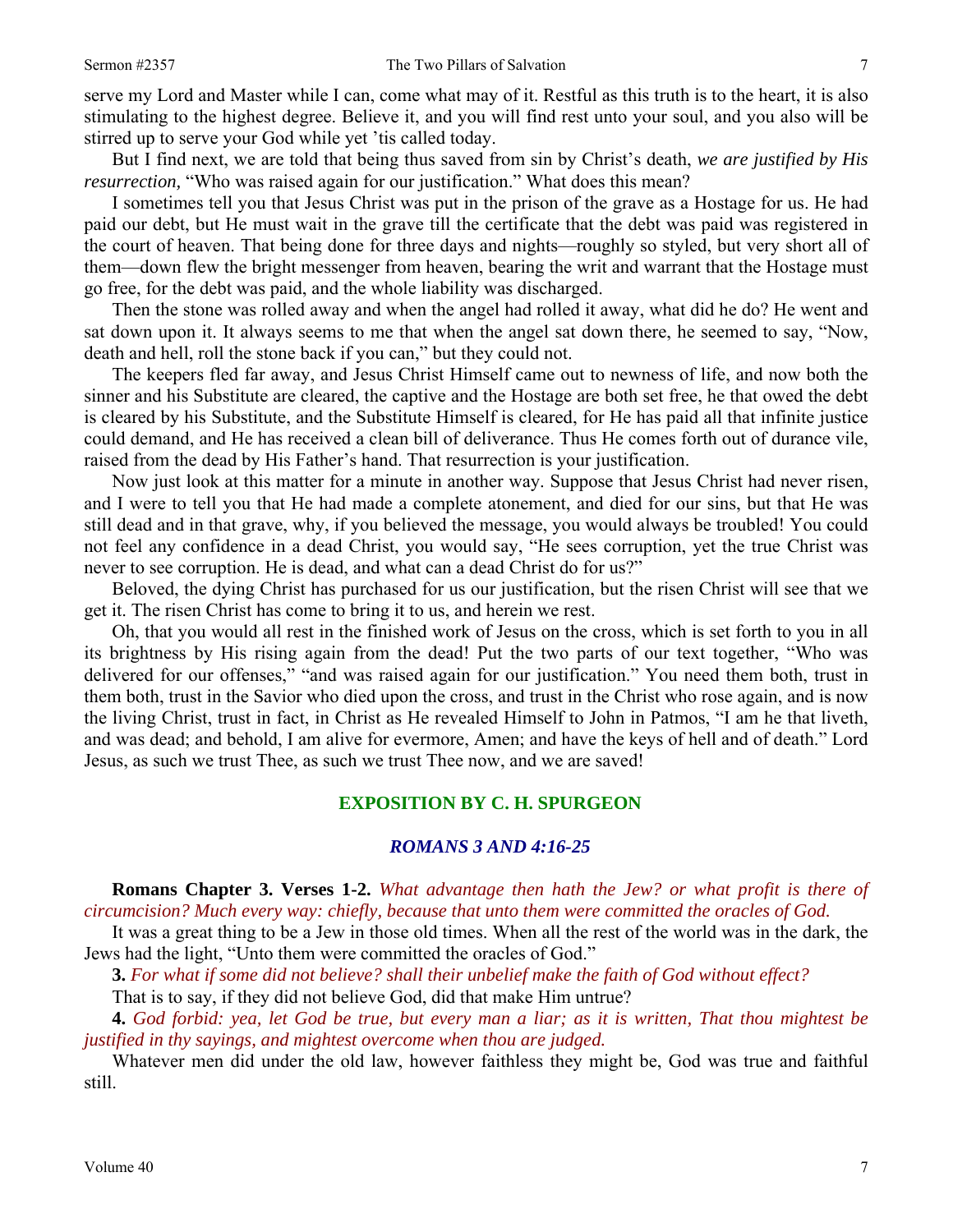**5-6.** *But if our unrighteousness commend the righteousness of God, what shall we say? Is God unrighteous who taketh vengeance? (I speak as a man) God forbid: for then how shall God judge the world?* 

Whenever anybody insinuates that God is not just, Paul protests against such an idea. "No," says he, "he must of necessity be just because He is God, for how could He judge the world if He were unrighteous?"

**7-8.** *For if the truth of God hath more abounded through my lie unto his glory; why yet am I also judged as a sinner? And not rather, (as we be slanderously reported, and as some affirm that we say,) Let us do evil, that good may come? whose damnation is just.* 

No Christian man ever did say, "Let us do evil that good may come." If anybody else ever does say it, his condemnation is most just. Albeit that God, in infinite wisdom, does cause even the sin of man to illustrate the greatness of His grace, yet that by no means excuses his sin, but leaves it an abominable evil, most hateful in the sight of the thrice-holy JEHOVAH.

**9.** *What then? are we better than they? No, in no wise: for we have before proved both Jews and Gentiles, that they are all under sin;* 

Read the earlier chapters of this epistle, chapters that are enough to make the heart sick to read them, and to make the head ache with the memory of them, and when you have read them, you will say that Paul has proved that both Jews and Gentiles are under sin.

**10.** *As it is written, There is none righteous, no, not one:* 

Note in the passage we are going to read how Paul rings the changes upon those two words, "all" and "none." He begins with the word "none."

**11-12.** *There is none that understandeth, there is none that seeketh after God. They are all gone out of the way, they are together become unprofitable; there is none that doeth good, no, not one.* 

Yet men come and talk to us about the righteous heathen whose virtues they extol, the imaginary good people, for there are none such actually in existence. Here the Lord Himself is speaking, and the Spirit of God is quoting from passages of the Old Testament, which He puts together to describe the character of humanity. How sweeping are all the terms! "There is none righteous, no, not one. There is none that understandeth, there is none that seeketh after God. They are all gone out of the way, they are together become unprofitable; there is none that doeth good, no, not one."

**13-16.** *Their throat is an open sepulchre; with their tongues they have used deceit; the poison of asps is under their lips: whose mouth is full of cursing and bitterness: their feet are swift to shed blood: destruction and misery are in their ways:* 

How true that last verse is of many today! Their sins are destroying them, the lusts of the flesh destroy the body, drunkenness and such like sins are destructive habits, and they make those who practice them to be miserable, "Destruction and misery are in their ways." What miserable persons, what miserable families, what miserable countries, are made by indulgence in sin! There is no true happiness without holiness.

#### **17.** *And the way of peace have they not known.*

Quietness, happiness, and rest are not known by sinful men. They are not in the way of finding peace.

# **18.** *There is no fear of God before their eyes.*

How true is this terrible accusation, especially of this present age! Men seem to be casting off all fear of God. Anyone who reads human history will, I think, detect that the present condition of society in our country, religiously, is wonderfully like the condition of France before the great Revolution, which brought so much bloodshed with it. Everything seems loosening, and broadening, and tending downwards, and especially "there is no fear of God before their eyes."

**19.** *Now we know that what things soever the law saith, it saith to them who are under the law: that every mouth may be stopped, and all the world may become guilty before God*.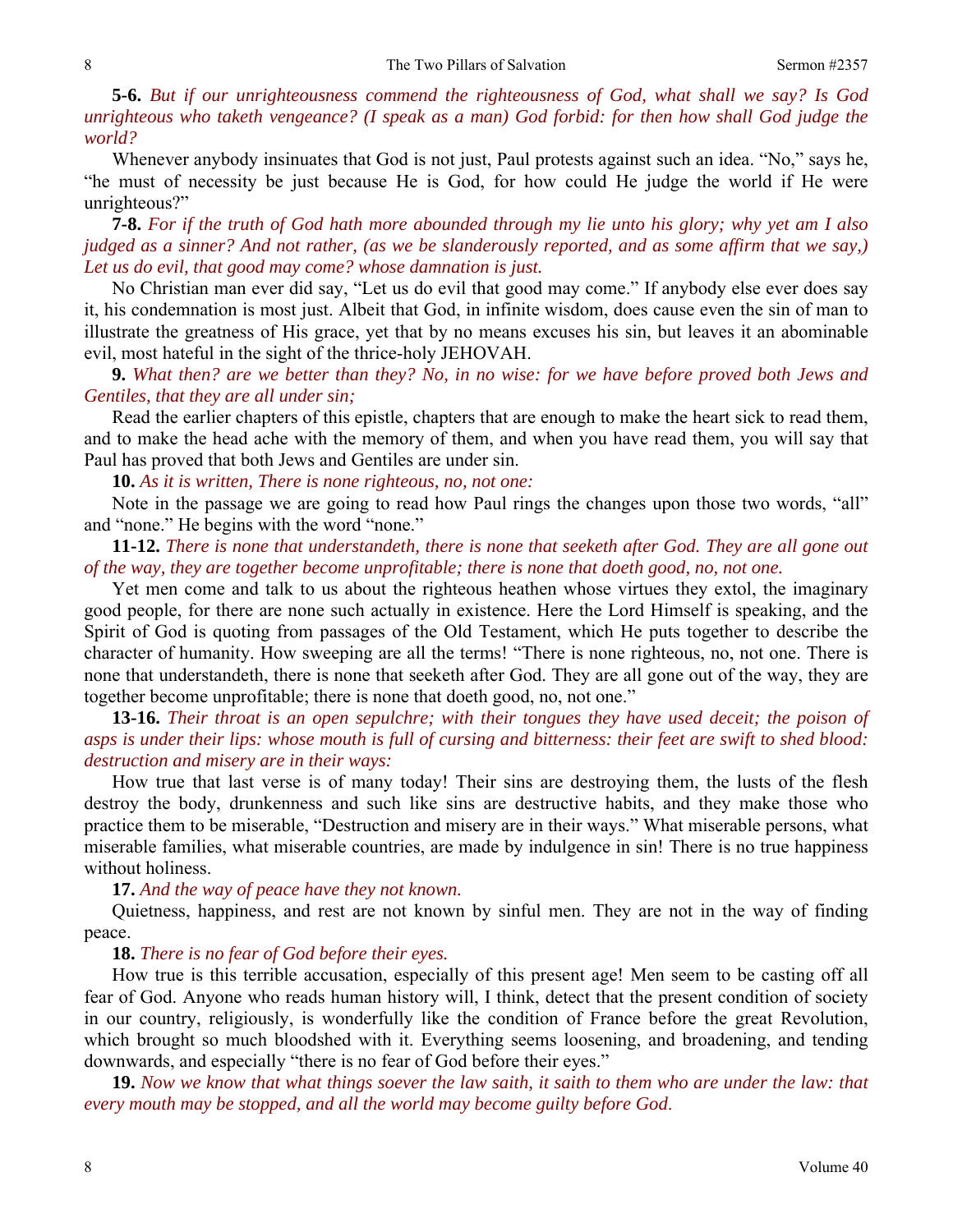Every man by nature tries to open his mouth, and say the best he can for himself, but it is the object of God's law to shut every man's mouth, and when we come to that condition, then there is hope for us. When we have nothing to say for ourselves, then the Lord Jesus will open His mouth for the dumb, and plead for the guilty in the courts of God.

**20.** *Therefore by the deeds of the law there shall no flesh be justified in his sight: for by the law is the knowledge of sin.* 

All the law can do is to show us our sin. The law is a mirror, and looking in it you can see your spots, but you cannot wash in a looking glass. If you want to be cleansed from your stains, you must go somewhere else. The object of the law of God is not to cleanse us, but to show us how much cleansing we need, to reveal our disease, not to find a remedy for it.

**21-22.** *But now the righteousness of God without the law is manifested, being witnessed by the law and the prophets; even the righteousness of God which is by faith of Jesus Christ unto all and upon all them that believe:* 

You see, we cannot become righteous by the law. Paul says that there is no one who has ever obtained righteousness in that way. We, on the contrary, have so sinned that we can never become righteous through the law, but there is a new way of righteousness, the way of the righteousness of God, and God's righteousness is much better than the best human righteousness can ever be conceived to be. There is a righteousness which comes to us by faith in Jesus Christ, not by doing, but by believing, a righteousness which is freely bestowed upon all them that believe.

**22-24.** *For there is no difference: for all have sinned, and come short of the glory of God; being justified freely by his grace through the redemption that is in Christ Jesus:* 

I have heard persons ask, "Why do you say, 'free grace'? If it is grace, it must be free." Well, we say, "free grace," because the Scripture says, "freely by His grace," and as the Lord never uses superfluous words, we conceive that we are not guilty of tautology when we say "free grace."

**25-26.** *Whom God hath set forth to be a propitiation through faith in his blood, to declare his righteousness for the remission of sins that are past, through the forbearance of God; to declare, I say, at this time his righteousness: that he might be just, and the justifier of him which believeth in Jesus.* 

Not of him who works for salvation, but of him who believes, not of him who merits, but of him who trusts. This is God's way of righteousness, and we are sent to declare it. Oh, that the Spirit of God may be given to make the declaration acceptable to your hearts!

**27.** *Where is boasting then? It is excluded.* 

Shut out, done with.

**27.** *By what law? of works?* 

No, no, the law of works would have allowed us to boast. We would have merited whatever we earned by our own excellence, and we might have gloried in it.

**27-31.** *Nay: but by the law of faith. Therefore we conclude that a man is justified by faith without the deeds of the law. Is he the God of the Jews only? is he not also of the Gentiles? Yes, of the Gentiles also: seeing it is one God, which shall justify the circumcision by faith, and uncircumcision through faith. Do we then make void the law through faith? God forbid: yea, we establish the law.* 

**Romans Chapter 4. Verse 16.** *Therefore it is of faith, that it might be by grace; to the end the promise might be sure to all the seed; not to that only which is of the law, but to that also which is of the faith of Abraham; who is the father of us all,—* 

Abraham is the father of all who believe, whether they are circumcised or not, and the promises made to him belong to them also.

**17-18.** *(As it is written, I have made thee a father of many nations,) before him whom he believed, even God, who quickeneth the dead, and calleth those things which be not as though they were. Who against hope believed in hope, that he might become the father of many nations; according to that which was spoken, So shall your seed be.*